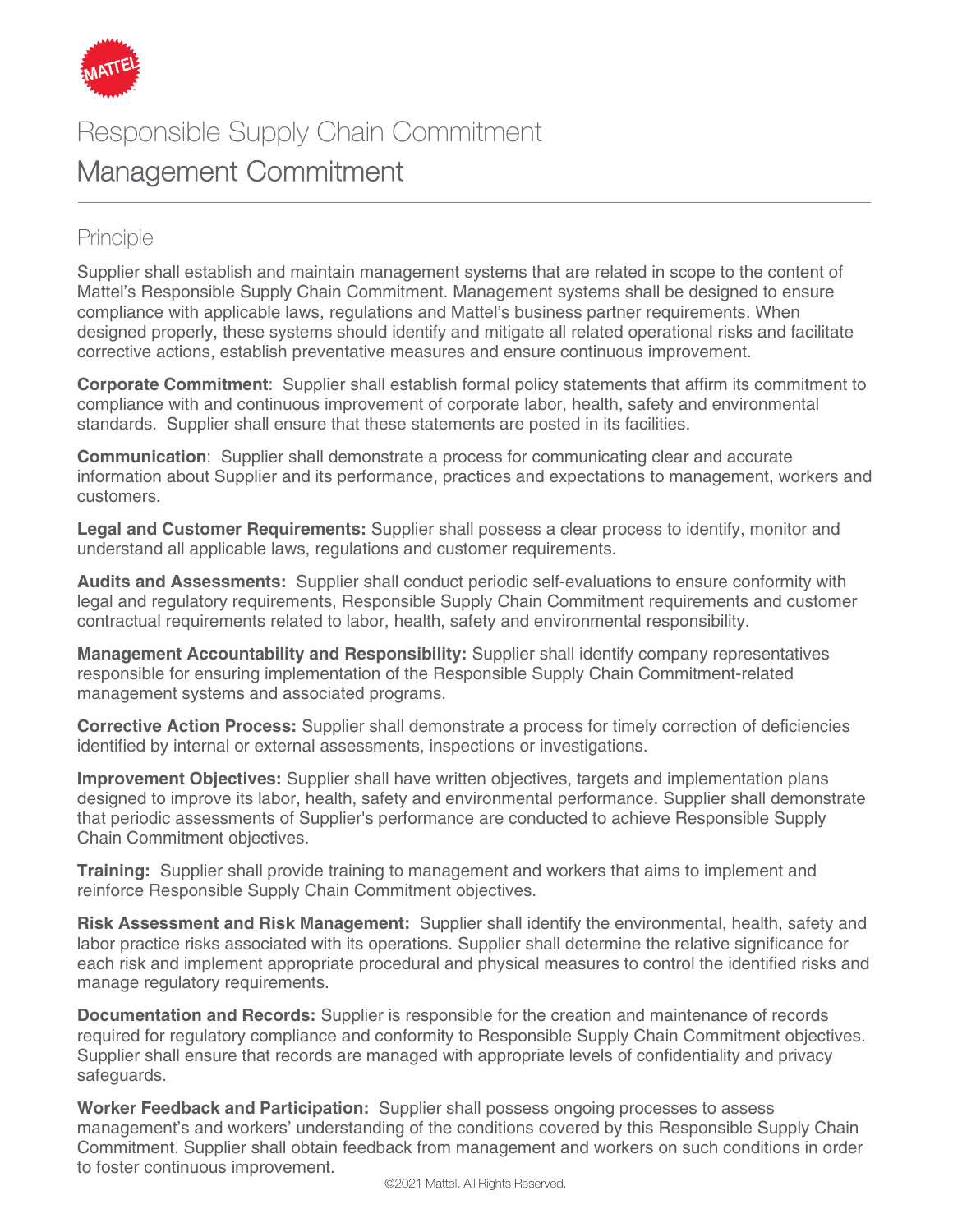

# Responsible Supply Chain Commitment **Ethics**

### Principle

Mattel expects the highest standards of ethical conduct in business operations associated with product production and delivery. Supplier shall conduct business ethically and with integrity in its relationships, practices, sourcing and operations.

### Commitment

**Business Integrity**: Supplier shall not engage in corruption, extortion, embezzlement or bribery to obtain an unfair or improper advantage. Supplier shall abide by all applicable anticorruption laws and regulations of the countries in which it operates, including the Foreign Corrupt Practices Act (FCPA) and applicable international anti-corruption conventions.

**Disclosure of Information**: Supplier shall accurately record information and provide visibility into its operations, policies, processes and Responsible Supply Chain Commitment -relevant records to Mattel or its designated third party. Supplier is required to disclose conditions that may be in conflict with any applicable laws or regulations and these Responsible Supply Chain Commitment, without falsification or misrepresentation, to all appropriate parties.

**Responsible Sourcing of Minerals**: Supplier shall perform due diligence on its entire supply chain in accordance with the OECD Due Diligence Guidance for Responsible Supply Chains of Minerals from Conflict-Affected and High-Risk Areas. With respect to the sourcing of all tin, tantalum, tungsten and gold contained in its products, Supplier shall determine whether those metals directly or indirectly finance or benefit armed groups that are perpetrators of serious human rights abuses.

Supplier shall exercise due diligence in identifying the source and chain of custody of these minerals and make their due diligence measures available upon request. Supplier shall provide proper documentation and reports for annual reporting purposes.

**Protection of Intellectual Property**: Supplier shall respect intellectual property rights and safeguard any proprietary or confidential Mattel information Supplier has in its possession. Supplier shall manage technology and trade secrets in a manner that protects all Mattel intellectual property rights and contracts.

**Whistle-blower Protection and Anonymous Complaints**: Where permitted by law, Supplier shall provide an anonymous complaint mechanism for managers and workers to report workplace grievances. Supplier shall protect whistle-blower confidentiality and prohibit retaliation.

**Community Engagement**: Supplier is encouraged to help foster social and economic development and contribute to the sustainability of the communities in which it operates.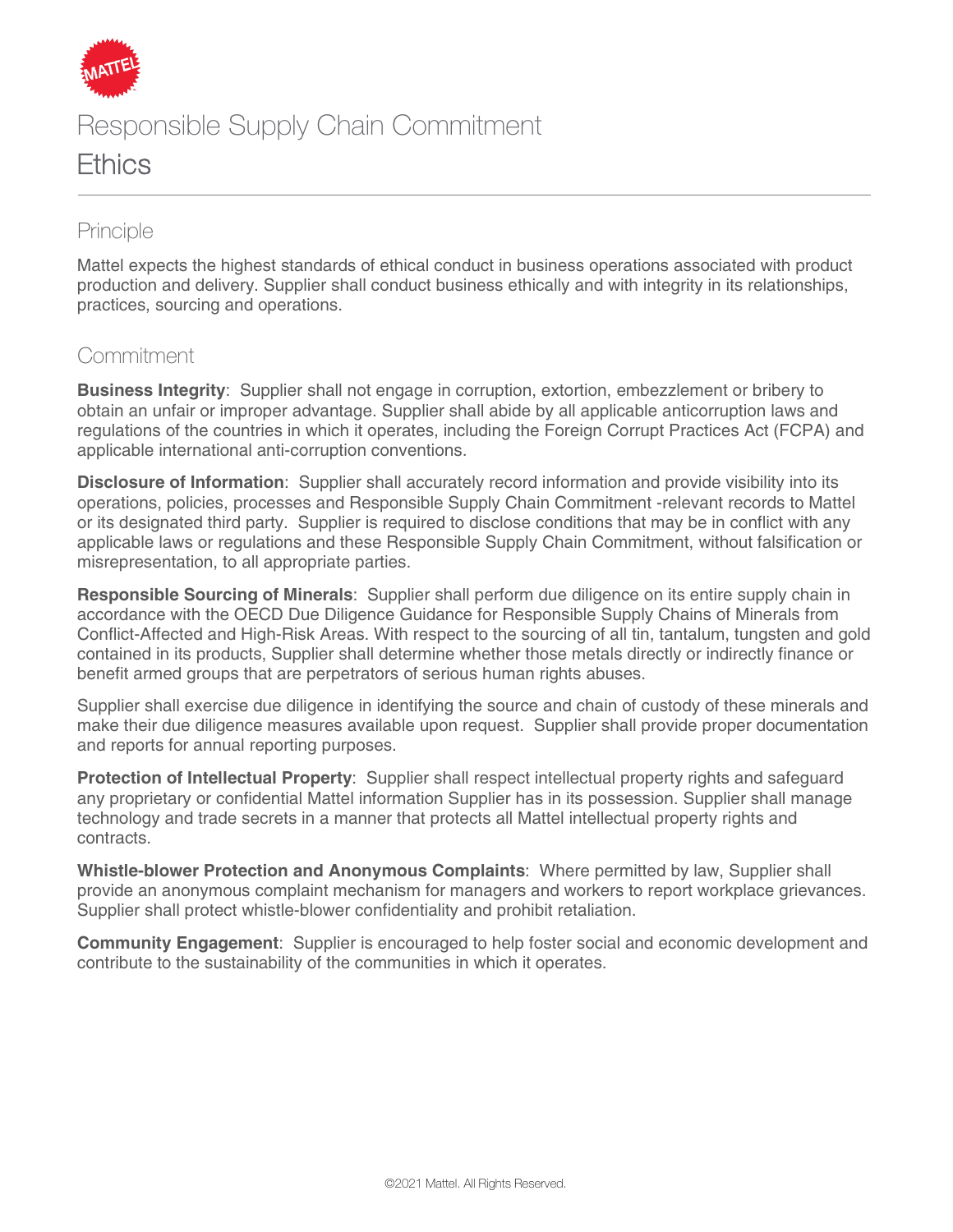

# Responsible Supply Chain Commitment Labor Practices

### Principle

Supplier shall commit to upholding the human rights of workers, to treat them with dignity and respect and to maintain humane working conditions within their supply chain. Special consideration shall be given to the rights of those most vulnerable to abusive labor practices, such as women, home workers, agency workers, contract, temporary and migrant workers.

#### Commitment

**Forced Labor**: Supplier shall ensure all workers are providing services of their own free will. Forced, bonded, indentured and prison labor, slavery, human trafficking or physically abusive disciplinary practices shall not be tolerated. Suppliers shall not retain any form of government-issued worker identification as a condition of employment.

**Working Hours**: Except in extraordinary business circumstances, Supplier shall not require workers to work more than 66 hours per week or more than the local legal requirement, whichever is fewer.

Supplier shall allow workers at least one day of rest within every 7-day period. Any overtime hours shall be consensual and limited to ensure productive and humane working conditions.

**Child Labor**: Supplier shall not employ or otherwise engage anyone who is either below the age of 15 or below the minimum age for completing compulsory education, or such age required by law. Workers below the age of 18 shall not be employed to work at night or with hazardous substances.

**Anti-Harassment and Abuse**: Supplier shall commit to a workplace free of harassment and abuse. Supplier shall not threaten or subject workers to harsh or inhumane treatment, including but not limited to verbal abuse, psychological abuse, mental and physical coercion and sexual harassment.

**Juvenile and Student Workers**: Supplier shall ensure that applicable legal regulations are followed in the employment of juvenile or student workers below the age of 18. Supplier shall perform adequate due diligence on identification records related to young workers and shall train these workers on safe job performance. These workers shall not be required to perform work that might jeopardize their health, safety or morals.

**Anti-Discrimination**: No workers shall be subject to any form of discrimination based on gender, race, ethnicity, religion, age, disability, sexual orientation, pregnancy, marital or parental status, nationality, political affiliation, trade union membership or any other status protected by law.

**Wages and Benefits**: Supplier shall compensate all workers with wages and benefits that meet or exceed minimum legal requirements or collective agreements, whichever are greater. Supplier shall compensate workers for overtime hours at the legal premium rate. Wage deductions shall not be used as a disciplinary measure.

**Freedom of Association**: Supplier shall respect the rights of workers to associate, organize and bargain collectively in a lawful and peaceful manner without penalty or interference. Supplier shall provide open and anonymous mechanisms for workers to report grievances.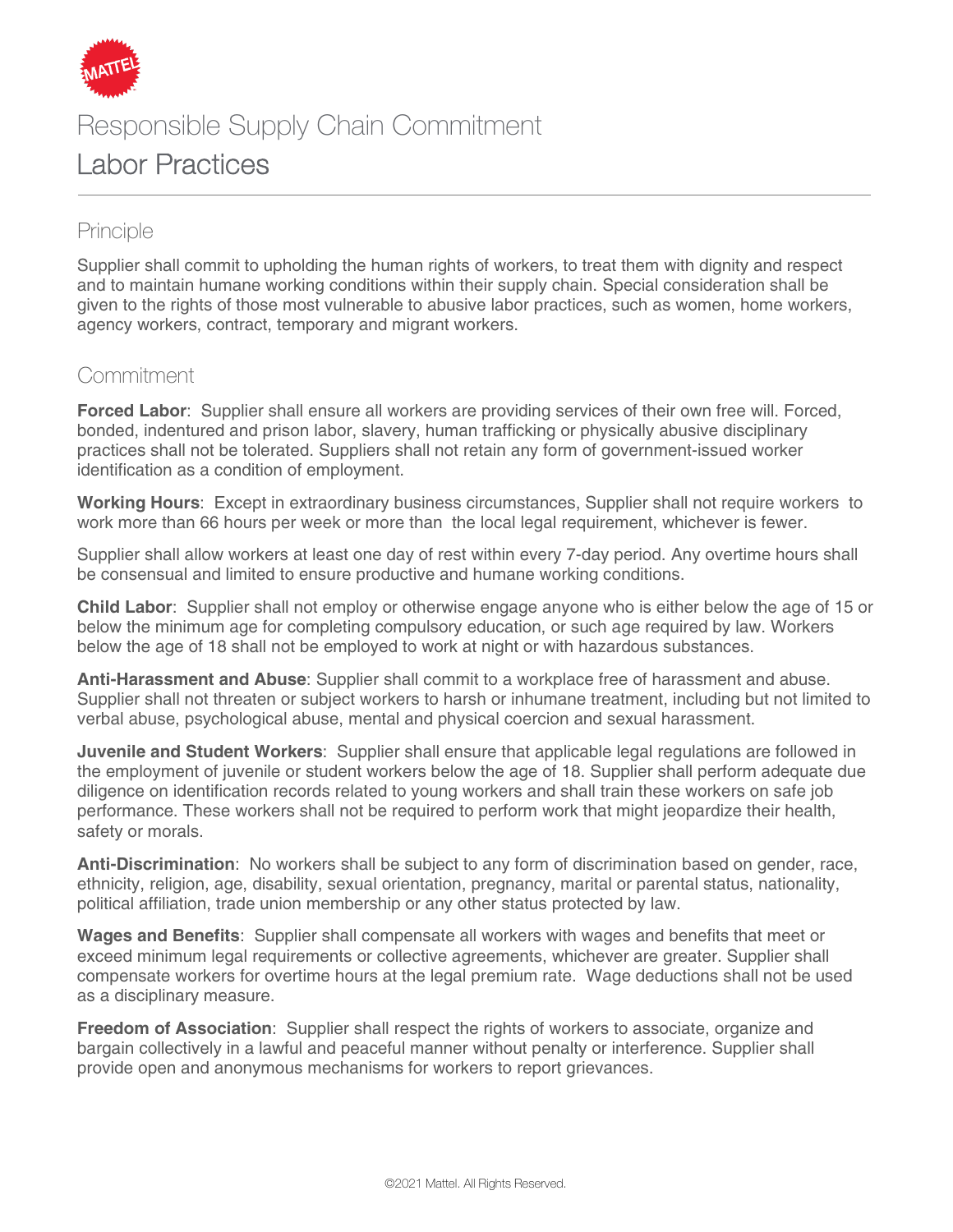

# Responsible Supply Chain Commitment Worker Health & Safety

## Principle

Supplier shall provide a safe and healthy workplace setting and take necessary steps to prevent accidents and injury arising out of or linked with Supplier operations and worker housing. Supplier shall detect, avoid and respond to potential risks to the safety and health of all workers.

### Commitment

**Occupational Health, Safety, and Incident Management**: Supplier shall identify, evaluate, and manage occupational health and safety hazards through a prioritized process of hazard elimination, engineering controls and/or administrative controls. Supplier shall implement proactive measures to protect workers against occupational injuries and illnesses, and shall respond with any necessary enhancements to those measures in the event of an incident. Supplier shall provide workers with jobrelated, appropriately maintained personal protective equipment and instruction on its proper use.

**Industrial Hygiene**: Supplier shall protect workers from exposures to chemicals via inhalation or skin exposures at levels that may cause health effects. Workstations and facilities shall have adequate ventilation and air circulation.

**Construction Safety**: Supplier shall protect workers from hazards associated with building design and construction or other factors that could weaken the structural integrity of the building. Proper permits shall be obtained and regular inspections conducted of Supplier's facilities.

**Fire and Emergency Prevention, Preparedness and Response**: Supplier shall identify and assess potential emergency situations and develop, implement and maintain an emergency response plan to address each situation. Unobstructed aisles, exits and stairwells and an adequate number of clearly marked, unlocked exits shall be provided for effective and orderly evacuation in case of emergency.

**Ergonomics**: Supplier shall apply ergonomic principles to protect workers from the hazards of physically demanding tasks, including manual material handling, heavy lifting, prolonged standing and highly repetitive or forceful assembly tasks. Supplier shall reduce noise generated by the facility or equipment that has the potential to pose ongoing harm to the workers.

**Hazard Communication**: Supplier shall ensure immediate access to the Material Safety Data Sheet (MSDS) for all hazardous chemicals, and ensure all affected workers receive hazard communication training. Supplier shall inventory and label all hazardous chemical containers appropriately and ensure proper storage, handling and disposal.

**Housing and Canteens**: Supplier shall provide workers with clean and safe housing and canteens. Facilities should have adequate ventilation and circulation. Potable water shall be readily accessible. Supplier shall provide clean and private toilet and bathing facilities and shall provide each worker with living and storage space that meets all minimum legal requirements.